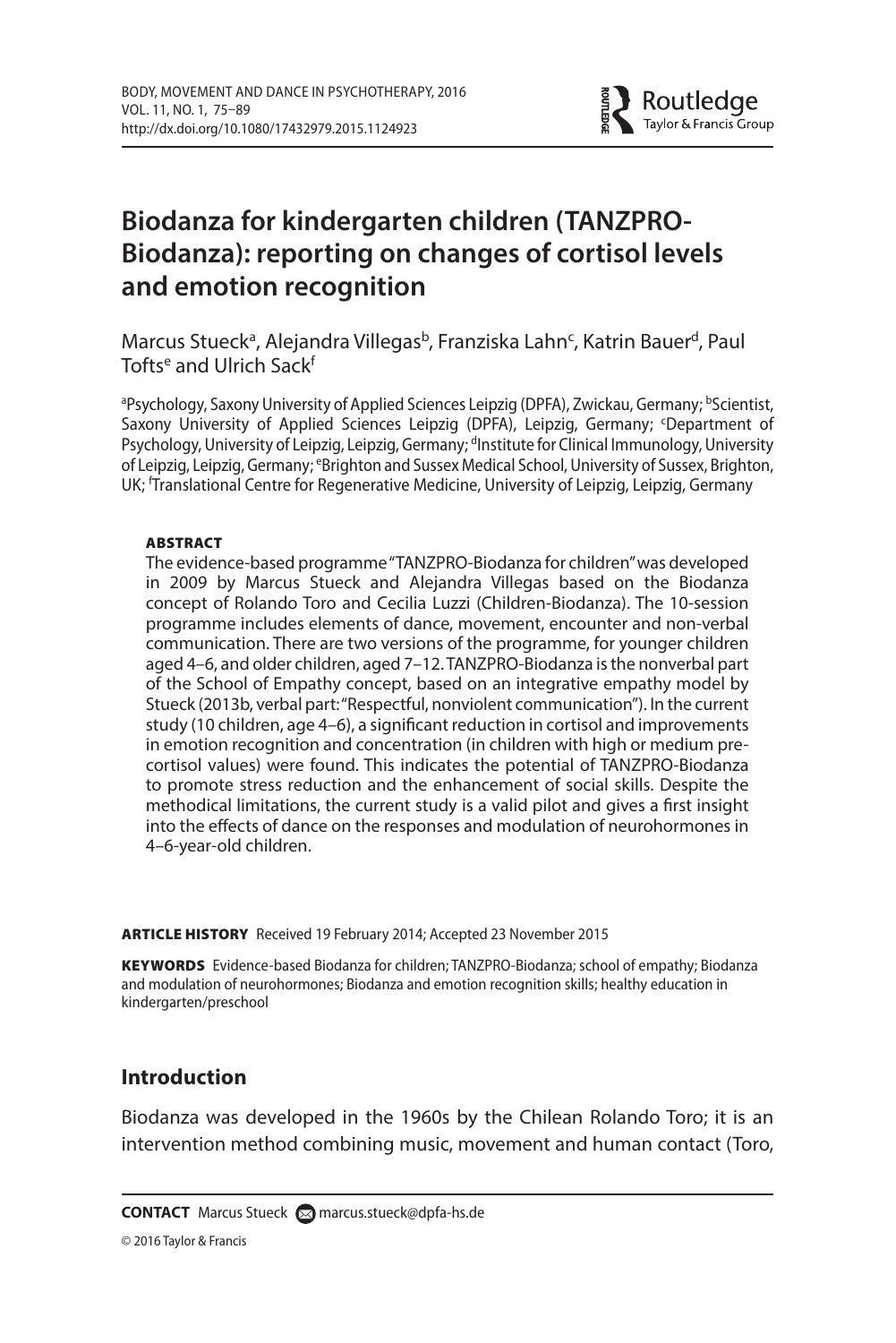76  $\left(\rightarrow\right)$  M. STUECK ET AL.

2010). Life ('bios') is danced with integrative moves ('danza') under the guidance of a Biodanza teacher. It promotes emotion to generate intense experiences (so called vivencias, Spanish for 'experiences'). These intense moments in one's life are used to influence a child's vitality, affectivity and creativity. Moreover, these vivencias promote authentic expression of human feelings and physical (bodily) empathic interaction within the human group; this is characterized by the self-regulation and personality of each of the participants. Since 1998, Marcus Stueck (University of Leipzig, Germany) and Alejandra Villegas (Argentina) together with Rolando Toro and others, have been investigating the psychoneuroimmunological effect mechanisms of Biodanza with scientific methods based on empirical data. Based on these studies, they developed evidence-based Biodanza programmes (called TANZPRO-Biodanza programs) (see Stueck, 2010; Stueck & Villegas, 2008, 2012). For an overview of the research findings (see Stueck & Villegas, 2008, 2012; Stueck, 2008). In addition to the work with children, there is an evidence-based Biodanza-programme for schoolteachers and parents (Stueck, 2003, 2004; Stueck, Villegas, Perche, & Balzer, 2007; Stueck et al., 2008; Stueck et al., 2009; Villegas, 2008).

 TANZPRO-Biodanza for children is an evidence-based programme with 10 sessions for 4–6-year-old (version 1) and 7–12-year-old (version 2) children. It is the non-verbal part ("Dance of Life") of the School of Empathy (Stueck, 2013a, 2013b), which was developed in 2009 by Marcus Stueck for the huge project 'Healthy Lifestyles in Kindergartens' of the Ministry of Health in Germany between 2009 and 2011. The verbal part of the School of Empathy ("Language of Life") is the evidence-based programme Respectful Communication (Mueller & Poerschmann, 2009; Schoppe & Stueck, 2012), based on the Non-violent Communication concept of Marshall Rosenberg (Rosenberg, 2007) (Figure 1).

It is hypothesized that the claimed self-regulating effect of TANZPRO-Biodanza will have not only psychological but also physiological effects (see Kostrzewa, 2010; Schoenichen & Hoeselbarth, 2013 ; Stueck et al., 2013 ). Therefore, we have measured cortisol from saliva as an immune-regulatory parameter related to stress sensitivity. Cortisol is released when the hypothalamic–pituitary–adrenal axis has been activated and influences, among others, these immune regulatory processes (Ockenfels, 1995). Stress-causing situations can lead to activation of this axis. Situational assessment followed by a coping strategy plays a crucial role. Thus, helplessness and depressive reactions are associated with higher cortisol concentrations, whereas viewing a situation as challenging in conjunction with problem-oriented coping causes low cortisol concentrations (Csikszentmihalyi, 1992). Accordingly Ockenfels (1995) presented, with respect to the cortisol concentration in the saliva, a relationship to psychological variables whereby negative effects correlate with higher cortisol levels and positive emotions with lower levels. Lohaus, Domsch, and Fridrici (2007) indicate, in their discussion of the effects of mental stress, a negative impact of stress on the cognitive performance in children. Watamura, Coe, Laudenslager, and Robertson (2010) also found in a study of children aged three to six years that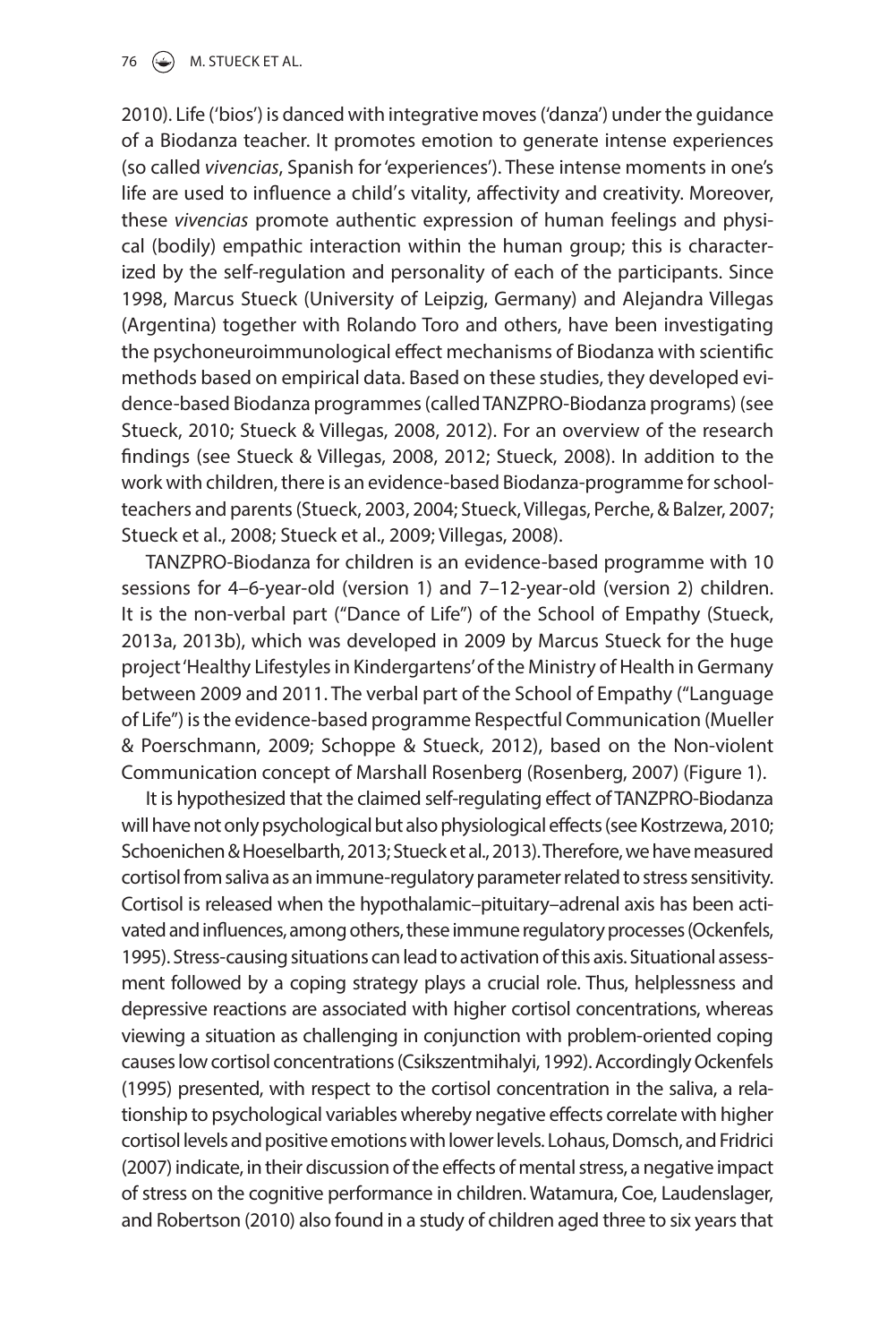

**Figure 1.** Overview of School of Empathy Concept, developed by Stueck (2013b). With 2 Programme logos and the integrated Model of Empathy with the verbal-reflexive axis (language of the Giraffe and wolf) and the non-verbal, experiential axis (lifestyle of the polar bear and the penguins, see Stueck, 2013b and Toro, 2010; Stueck, Villegas, and Toro, 2010).

higher cortisol levels were associated with an increased risk of disease symptoms developing, especially in relation to the upper respiratory tract. Gunnar and colleagues (Gunnar, Connors, & Isensee, 1989; Gunnar, Hertsgaard, Larson, & Rigatuso, 1992 ) measured secreted cortisol levels in a mean range of about .5–1.5 μg/dL; the cortisol levels were highest in the morning and then sank slowly until reaching the lowest level around midnight (Copinschi & Van Cauter, 1990).

For elementary school students (age 7-8) the self-regulating effect of TANZPRO-Biodanza has already been demonstrated by Jaeger and Vogelsang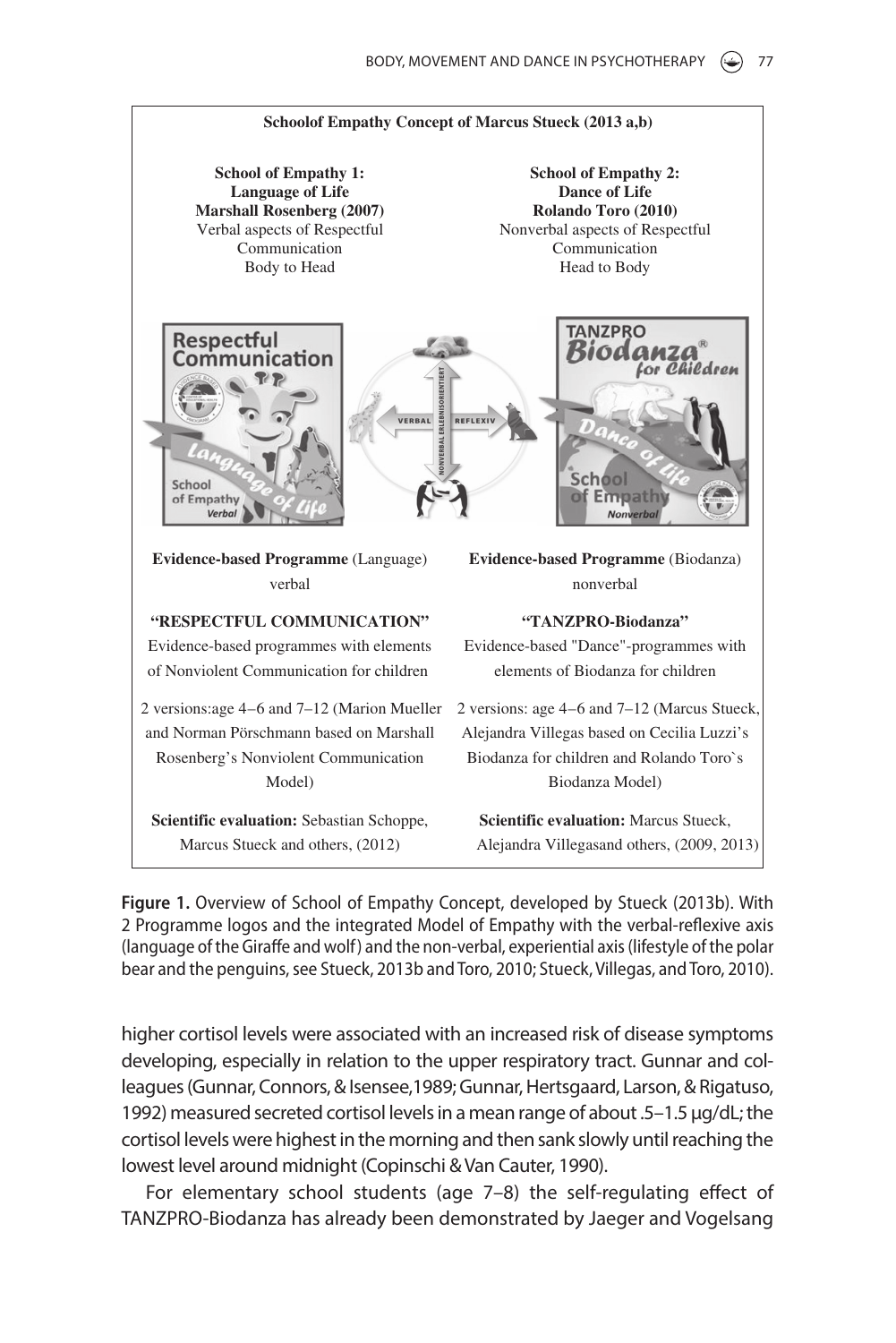(2011) and Greaves (2015) who found a reduction in cortisol levels in saliva after the sessions. A similar effect can also be expected in relation to younger children. It is also likely that regulation of the cortisol stress-sensitive parameter is associated with improved cognitive performance. TANZPRO-Biodanza has an emotion-based, pro-social approach, thus improvements might be expected in social skills, such as the correct interpretation of emotions in others, and also in mental concentration, due to a relaxation-inducing auto regulation processes. In adolescents with mild depression, improved emotional responses and modulation of neurohormones (increase of serotonin, decrease of cortisol level) have been found after dance movement therapy (Jeong et al., 2005).

The research questions of this study are: (1) What effect does an intervention by the TANZPRO-Biodanza method have on the cortisol levels in the saliva of children of kindergarten age? and (2) How do their cortisol levels interact with their emotion recognition and concentration abilities?

# **Methods**

## **Subjects**

 To recruit a suitable experimental group of children, kindergarten teachers undertook training for TANZPRO-Biodanza with one course instructor in the context of the educational project 'Strong Roots', carried out in the district of North Saxony, Germany. They were invited to conduct a TANZPRO-Biodanza course in their day care centre, which was intended to be evaluated according to the research questions and hypotheses of this study. A commitment came from the day care centre 'Sonnenschein' in Mockrehna. Ten girls (aged 4.5–6.5 years) were recruited and taught by one teacher.

## **TANZPRO-Biodanza program**

 This is an evidence-based contact and body-oriented intervention method for children which was developed and adapted by Marcus Stueck and Alejandra Villegas (Stueck, 2013b; Stueck & Villegas, 2008, 2012) from the theoretical and methodological Biodanza concept for children of Cecilia Luzzi based on Rolando Toro's general Biodanza model (Toro, 2010). It was brought into practice by Stueck and Villegas in 2010 with the help of Biodanza teachers (e.g. Andrea Schult in Germany, Vineta Greaves in Latvia, TANZPRO-Biodanza version age 7–12) and kindergarden teachers (e.g. Katja Herrmann, Heike Typiak and Doris Stuebner in Germany, TANZPRO-Biodanza version age 4–6). The program is a simplified evidence-based version of the full Biodanza method for children and thus can be conducted by pre-school teachers or child psychotherapists or other professionals who work with children after a minimum of training. This train the trainer approach (for more information: www.bildungsgesundheit.de) was undertaken and investigated in Sri Lanka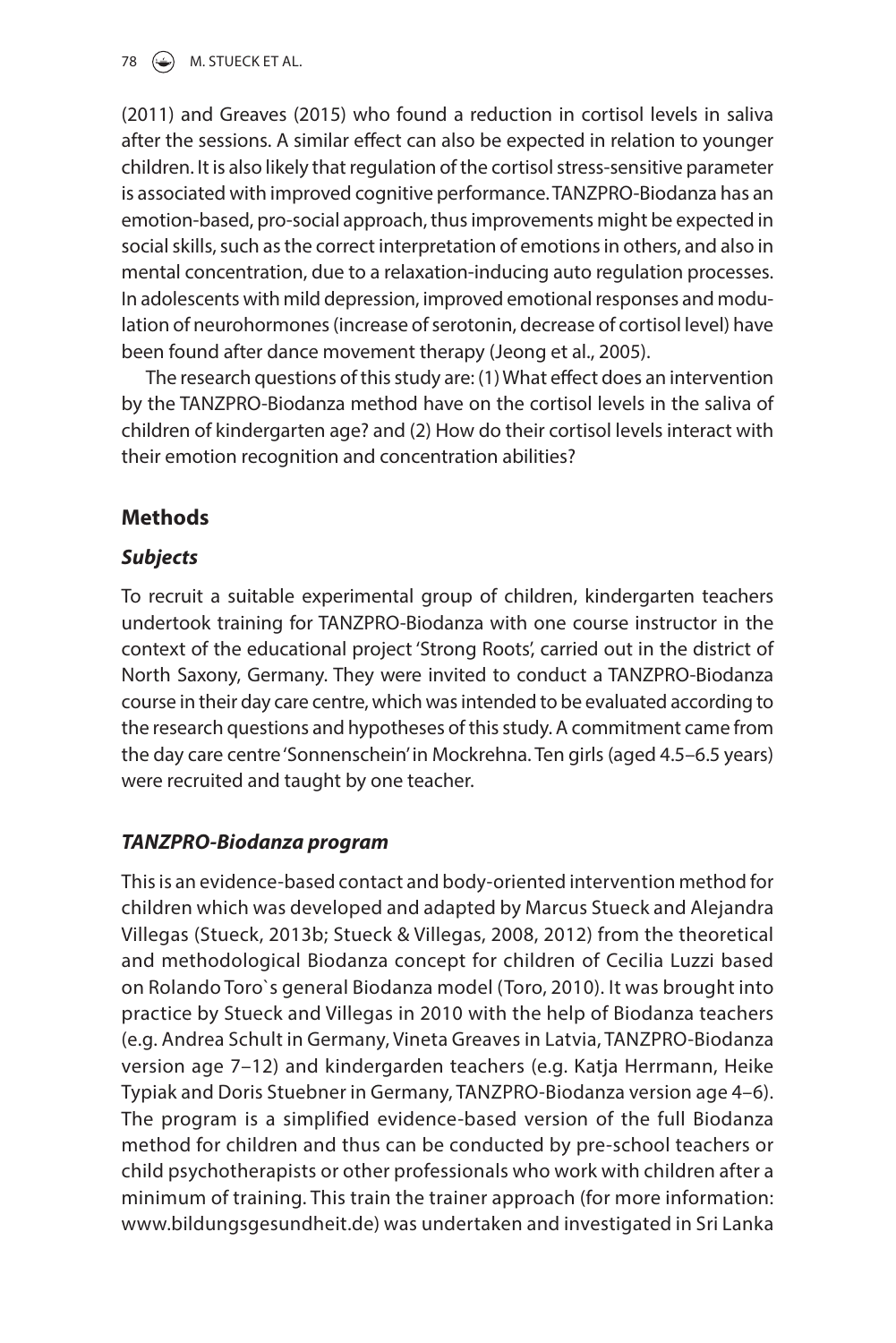after the tsunami (Senarath, 2010); in Indonesia, in a post-disaster training programme (Puspita & Annatagia, 2014 ), in Latvia for school teachers and psychologists (Greaves, 2015; Stueck, Villegas, & Svence, 2011) and in Germany for schools, kindergartens, child psychotherapy and physiotherapy (Stueck, 2013b, 2015). The here investigated TANZPRO-Biodanza program for children (version 1: age 4–6) consists of 10 weekly sessions each with a different topic (e.g. Snow White). Each session starts with a brief discussion on the topic or a tale for children and also provides an opportunity to speak about experiences at the beginning and end of the session. The following exercises have elements of dance, movement, encounter and non-verbal communication; these are accompanied by music and supported using activating exercises with faster music to promote not only the vitality but also the creativity of children. For example, different moves in a circle at the beginning (alone or in the group) are followed by play (rhythmic variations, plays of vitality). Then quieter exercises together with slower music are used to promote relaxation (children relaxing in circle). More especially, the quiet part of a session contains appropriate (partner) exercises; these can improve the perception and acceptance of emotions as well as emotional regulation and empathy with others. Before finishing a session, the children move in a circle for activation and end up (mentally) processing the experiences in drawings or imaginary journeys. The individual sessions are 45–60 min in duration.

### **Cortisol measurement from saliva**

 Saliva samples were taken from the subjects using cotton buds (rolls) both before and after the dance sessions. The saliva samples were frozen in a paper tissue, then later analysed at the Immunological Institute in Leipzig using radial immune diffusion (RID). The saliva was extracted from the cotton wool, using a centrifuge, distributed onto immune diffusion plates, and the cortisol concentration was then determined.

### **Cognitive measurements: concentration and emotion recognition**

 The ability to concentrate was measured using the concentration-action method for preschool children (KHV-UK; Ettrich & Ettrich, 2006). This is a standardized Q-sort procedure for measuring the concentration abilities of preschool children; during the sorting of cards to appropriate categories, processing time and accuracy (error) are recorded. The task of the child is to organize 44 cards, each with 12 representational pictures according to specific characteristics.

 Parallel test reliability is for the time value in the range of .83–.89 and for the error value between .73 and .83. The consistency of the error values, depending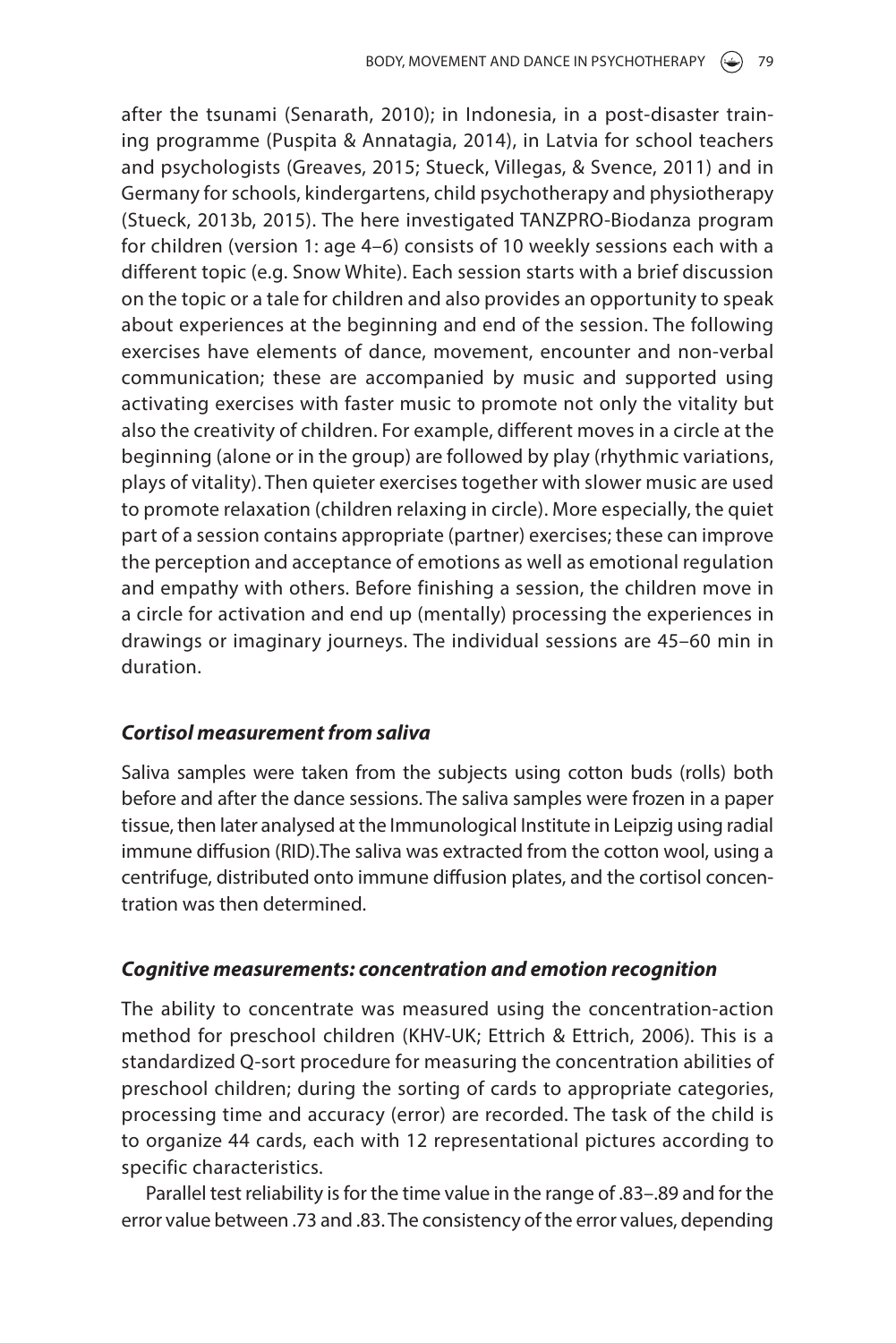on the investigated age group, is between .72 and .83. The test–retest reliability in the interval of four weeks is .88 for the values and .67 for the error values . The validity of the KHV-VK test was also shown with different levels of development (normally developed to significantly developmentally delay) by the comparison of children in terms of time and error values. Additionally, the stand-alone indication performance of the test was determined by correlations with other cognitive functions.

 Emotion recognition used the subtest "Photo album" from the standardized Wiener Development test (Kastner-Koller & Deimann, 2002). It measures the ability of children to interpret and name different emotions. The test-retest reliability is between .81 and .84. The validity of the test was determined by correlations with the intelligence and ability test K-ABC (Kaufman, Kaufman, Melchers, & Preuss, 2009).

### **Study design**

 Cortisol was measured as a process variable (i.e. during the period of the TANZPRO-Biodanza program) whereas the cognitive parameters (concentration and emotion recognition) were measured as effect variables to evaluate the outcomes of the whole training course.

The measurements were made at the following times:

**Process evaluation:** cortisol before and after sessions 1, 3, 5, 7 and 9 [28 September-7 December 2012]

**Effect evaluation:** cognitive performance one week before and after the course [21 September and 14 December 2012]

### **Data analysis**

 Data were analysed using SPSS 17 with descriptive, statistical inference and multivariate methods. Because of the small sample size, non-parametric

**Table 1.** Group-averaged pre-and post-session cortisol concentrations for sessions 1, 3, 5, 7 and 9 ( $p$ <.05; \*\* $p$ <.01) – see also Figure 2. In 3/5 sessions a significant reduction was seen.

| Measurement<br>time |      | Mean $(\mu q)$<br>dL | <b>SD</b><br>N |    | Significance<br>(two-tailed) | Effect size<br>ď | Power<br>$1-\beta$ |
|---------------------|------|----------------------|----------------|----|------------------------------|------------------|--------------------|
| Session 1           | Pre  | .25                  | .16            | 8  | .07                          | .76              | .43                |
|                     | Post | .14                  | .04            |    |                              |                  |                    |
| Session 3           | Pre  | .32                  | .22            | 10 | $.01***$                     | 1,09             | .85                |
|                     | Post | .14                  | .07            |    |                              |                  |                    |
| Session 5           | Pre  | .33                  | .25            | 9  | .11                          | .75              | .48                |
|                     | Post | .14                  | .03            |    |                              |                  |                    |
| Session 7           | Pre  | .25                  | .18            | 9  | $.01***$                     | .80              | .54                |
|                     | Post | .11                  | .04            |    |                              |                  |                    |
| Session 9           | Pre  | .31                  | .17            | 10 | $.03*$                       | .85              | .64                |
|                     | Post | .16                  | .07            |    |                              |                  |                    |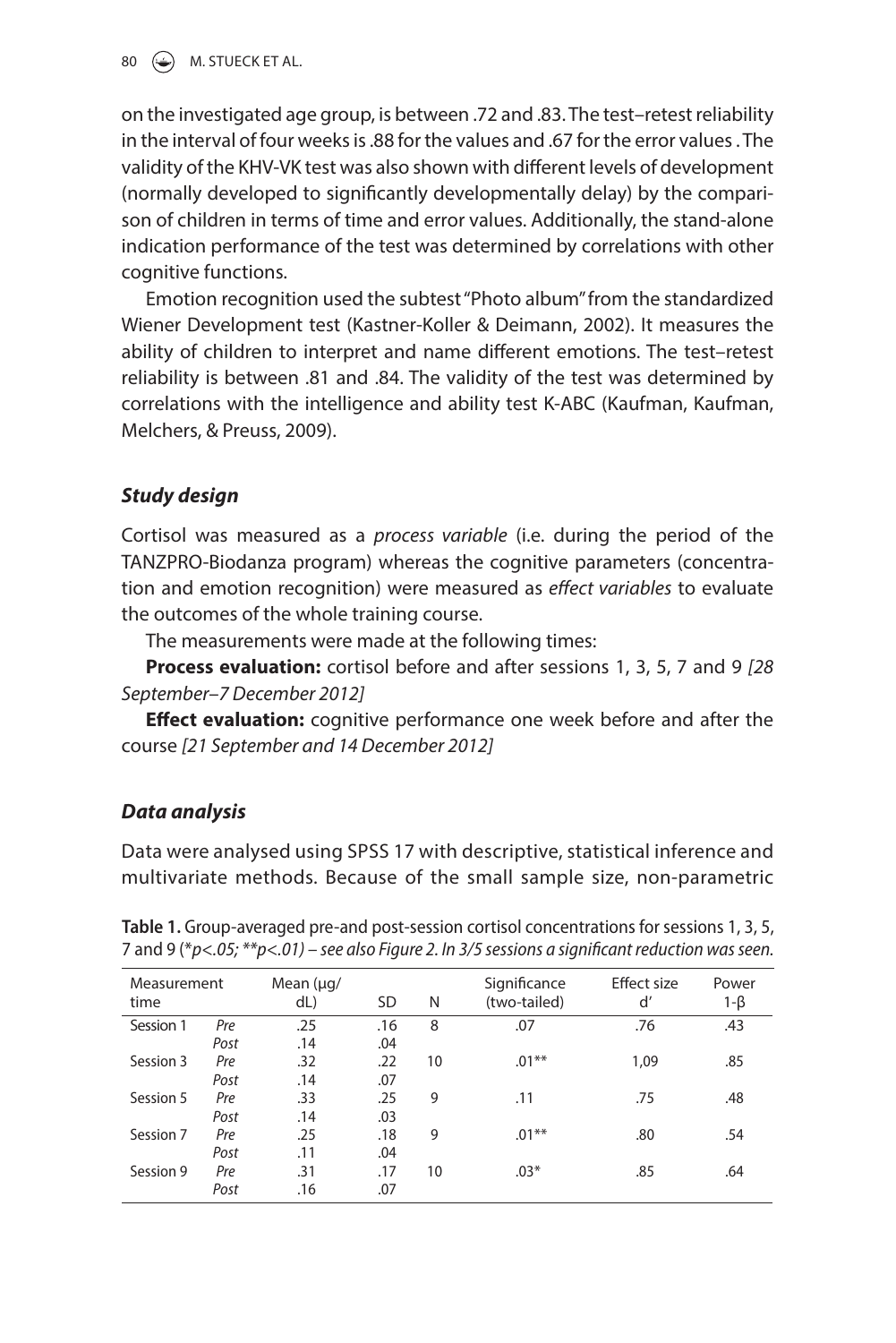Wilcoxon tests were used to calculate whether the central tendencies of the two related samples are significantly different. Any changes were considered relevant if any one of the following three criteria were satisfied (i) significance of  $p \le 0.05$  (ii) effect size above an intermediate level of  $d' = 0.50$ (Cohen, 1988) or (iii) power above an average level of  $1-\beta = .60$  (Faul & Erdfelder, 1992).

 Additional comparisons of subgroups (in terms of cortisol levels and cognition) were carried out. We had to divide the group, even though it is a very small one, to show some specific effects, which could otherwise not be shown. Moreover, a significant result was assessed as relevant only in conjunction with at least moderate effect size of  $d' = .25-.50$  (Bortz & Doering, 2002; Sachs, 1999). Effect sizes and power were calculated using a different program, the G\*Power 3<sup>®</sup> from Faul and Erdfelder (1992; small = .2, medium  $=$  .5, high  $=$  .8). The determination of cluster boundaries, to study how changes in parameters depend on their starting level, was based on the mean and standard deviation of the pre-readings, and also on the frequencies of values, assuming a normal distribution within each cluster. To investigate how cognitive parameters depending on cortisol levels, clustering was performed by dichotomizing the average cortisol levels of children during the investigation period.

### **Results**

#### **Process (i.e. short-term) variable – cortisol**

#### **Group cortisol levels**

 Short-term changes in group cortisol levels caused by individual TANZPRO-Biodanza sessions are shown in Table 1 . Averaged pre-and post-session cortisol concentrations (with means and standard deviations) are given, along with values of significance, effect size and power, for all five measurement time points.

 Comparing cortisol concentrations before and after each session, the measured post group means are less than the corresponding pre values in all five sessions. In three of the five sessions, these differences are significant ( $p \le 0.05$ ) and also show high effect sizes and medium to high power. In the first session, a significant trend was observed with a medium effect size. Thus, the hypothesis of a short-term effect due to the TANZPRO-Biodanza session is shown by cortisol levels measured in individual sessions.

The session effect (pre vs. post) was also considered averaged over all five measured sessions (Figure 2). Average cortisol levels in the pre–post comparison showed a significant decrease ( $p > .05$ ), with a large effect ( $d' = 1.23$ ) and a high power of  $1-\beta = .87$ .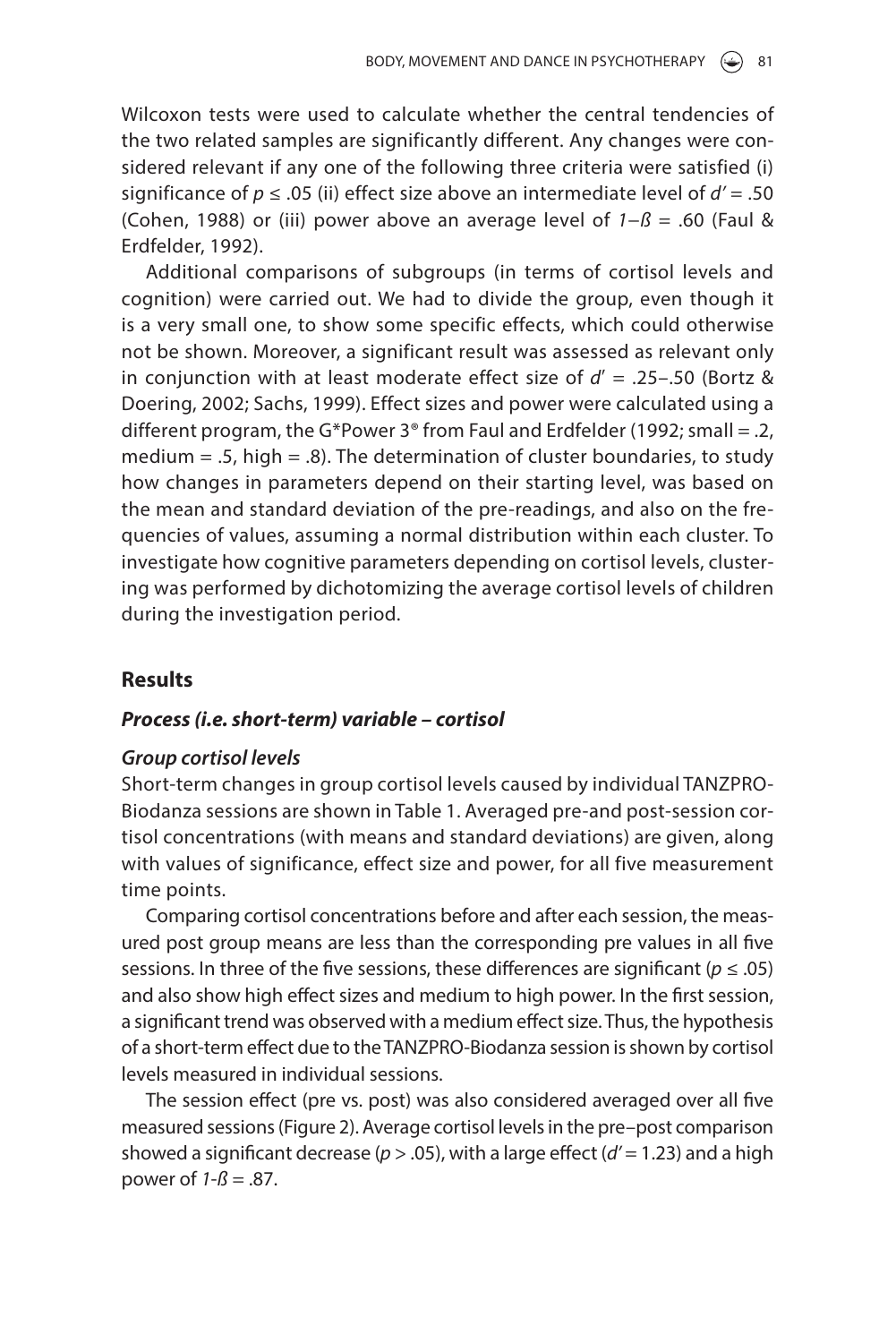

Figure 2. Cortisol levels in kindergarten children before and after a TANZPRO-Biodanza<sup>®</sup> session. Values are averaged over all 10 children and over the 5 sessions when saliva samples were taken; see also Table 1 . Cortisol is an indicator of stress; its reduction by a half supports the idea that TANZPRO-Biodanza® reduces stress.

### **Individual cortisol levels**

 Subjects were divided into three groups based on their initial (pre-session) cortisol levels: low (<.12 μg/dL), medium (.12–.50) and high (>.50). The reduction in cortisol (averaged over the five measured sessions) depended on the pre-session cortisol level (Table 2).

 In the clusters of medium and high pre-session cortisol level, the pre–post difference is highly significant and also has high power (towards reduction of cortisol). The post-session values of these two clusters approach the pre- and post-values of the cluster with low cortisol level. In this low cortisol cluster, no significant pre–post changes in cortisol levels were observed.

| Table 2. Post-session changes in average cortisol concentration in groups with low $\langle$ < 12 µg/ |
|-------------------------------------------------------------------------------------------------------|
| dL), medium (.12–.50) and high (>.50) pre-session cortisol levels. The medium and high-               |
| level groups show significant reduction post-session, towards the value of the low cortisol           |
| group. $(*p < .05; **p < .01)$ – see also Figure 2.                                                   |

| Cluster time           |      | Mean<br>$(\mu q/dL)$ | SD  | N  | Significance<br>(two-tailed) | Effect<br>size d' | Power<br>$1-\beta$ |
|------------------------|------|----------------------|-----|----|------------------------------|-------------------|--------------------|
| Low Cortisol           | Pre  | .10                  | .01 | 8  | .92                          | .04               | .05                |
|                        | Post | .10                  | .03 |    |                              |                   |                    |
| <b>Medium Cortisol</b> | Pre  | .26                  | .11 | 31 | $.00**$                      | 1.03              | 1.00               |
|                        | Post | .14                  | .05 |    |                              |                   |                    |
| <b>High Cortisol</b>   | Pre  | .67                  | .04 |    | $.00**$                      | 1.87              | 1.00               |
|                        | Post | .18                  | .06 |    |                              |                   |                    |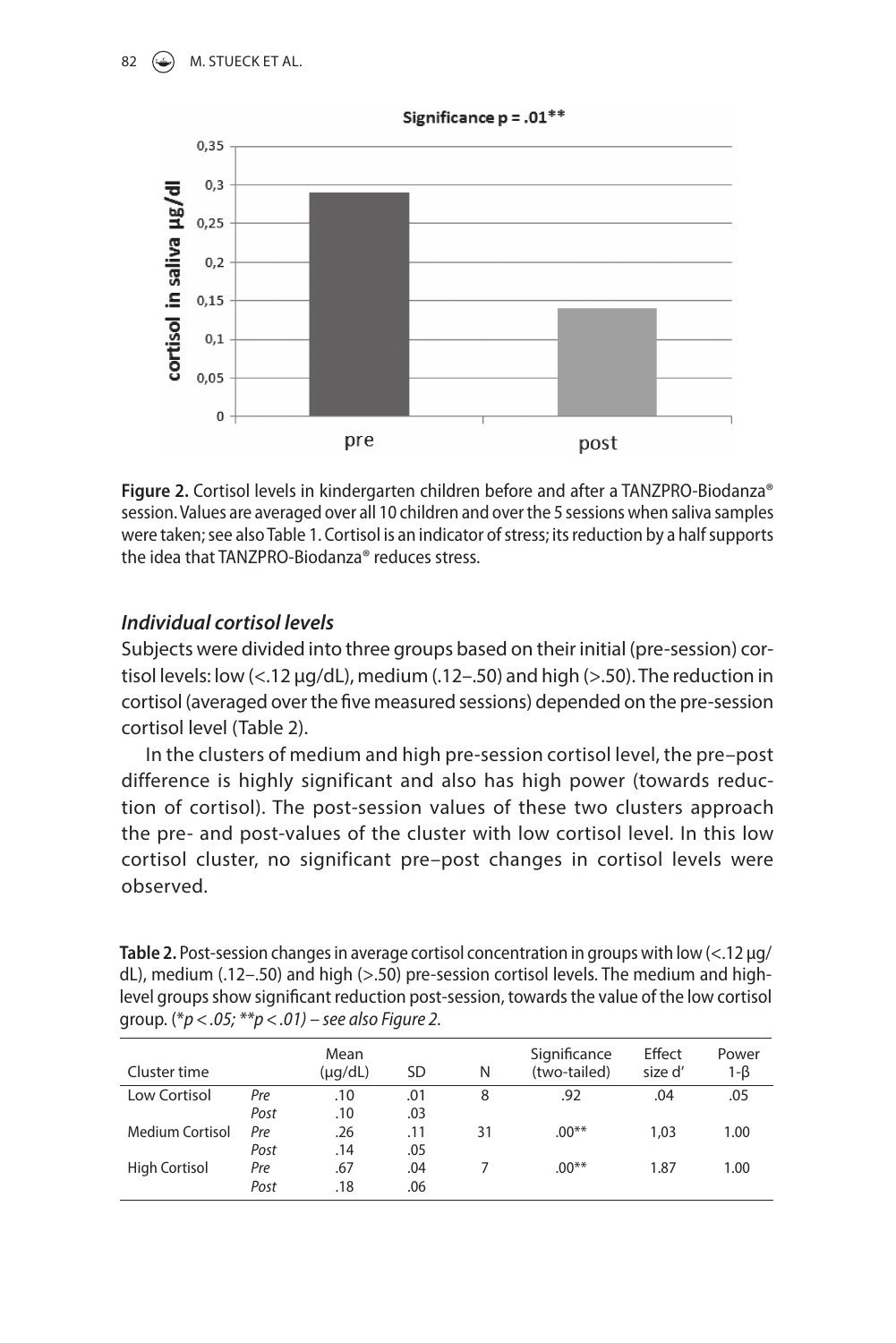# **Effect (i.e. long-term) variables – cognition: concentration and emotion recognition**

 In view of the importance of pre-session cortisol levels found in the short-term process analysis (see above), the changes in long-term effect variables were analysed taking into account the pre-session cortisol levels. Subjects were divided into two equal groups (both  $N = 5$ ) having low (<.50  $\mu$ g/dL) and high (>.50  $\mu$ g/ dL) levels of pre-session cortisol.

### **Concentration**

 The number of mistakes in the concentration tests showed only a tendency toward decreasing from pre to post, for both groups ( $p = .10$ ,  $n^2 = .30$ ). There is no interaction effect with cortisol.

In contrast, the average test processing time showed a dramatic effect. Children with low cortisol levels, both before and after the TANZPRO-Biodanza course, processed the concentration test significantly faster than the children with high cortisol levels. Accordingly, the test of between subjects (cluster) analysis of variance with repeated measures showed a significant decrease and with a relevant effect size (\* $p = .02$ ,  $n^2 = .45$ ) (Figure 3).

## **Emotion Recognition**

The low cortisol cluster showed no significant pre–post change in their ability to interpret emotions of others properly. For the high cortisol cluster, the post-session average score was almost twice the pre-session average score, and approached the average for the low cluster, although the improvement was a significant tendency ( $p \le 10$ ). Accordingly, the analysis of variance with repeated measures does indeed give the comparison of the measured time points a significant trend for within-subject factor ( $p = .08$ ,  $d = .34$ ), and interaction of the cluster ( $p = .08$ ,  $d = .34$ ) with a medium effect size for both. However, the result for the between-subjects factor is highly significant ( $p = .00^{**}$ ;  $d^{\prime} = .69$ ) and confirmed a marked difference in the ability to recognize emotions between the two subgroups. Thus, the high cortisol cluster benefitted more from the training in terms of their ability to recognize emotion (Figure 4).

# **Discussion**

 As might be expected, the level of cortisol secretion within the TANZPRO-Biodanza sessions decreased by an amount that depended on the pre-session value, with a correspondingly large decrease in cortisol levels for those with high or medium levels of secretion prior to the session (.67  $\pm$  .26 mean  $\mu$ g/dL). Those with high and medium initial cortisol seem to be 'normalizing' (Table 2), whilst those with low cortisol seem to be already 'normalized'; there may be a similar effect after the course is over; low-cortisol children already have good emotion recognition (Figure 4), whilst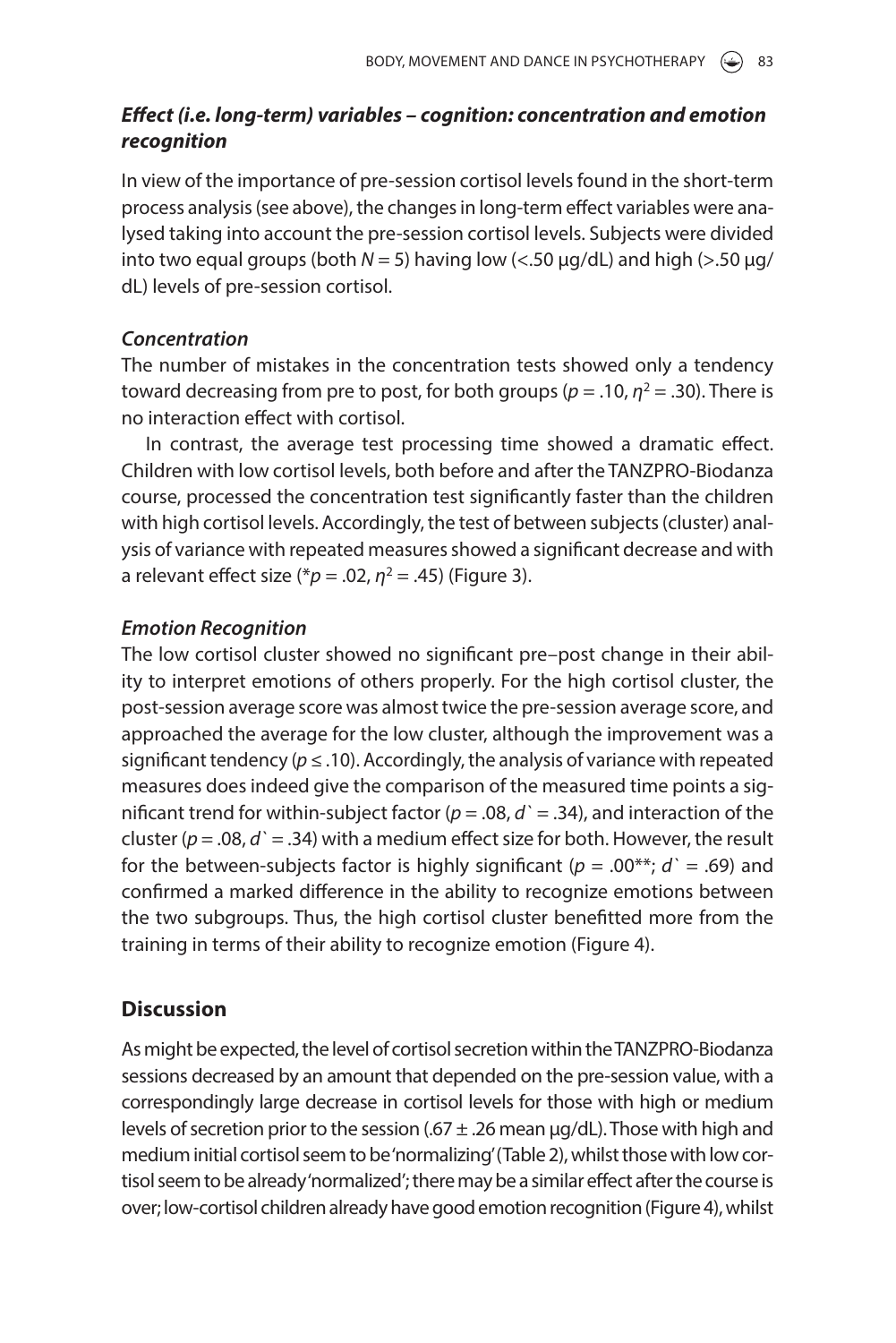#### 84 **M. STUECK ET AL.**

high-cortisol children start to approach such good performance. These findings suggest a tentative conclusion that there is an auto regulatory effect of TANZPRO-Biodanza sessions in children of kindergarten age. However, this could only be confirmed by including a control group, which we were not able to do in this study.

The influence of stress on cognitive performance in this group can be inferred from the measured correlations between cortisol levels and concentration (low



**Figure 3.** In the KHV concentration test, children with low cortisol values (<.50 μg/dL) performed the test much faster than children with high-cortisol levels. Post-session times were slightly lower.



 **Figure 4.**  In the emotion recognition test, children with low-cortisol values (<.50 μg/dL) performed well before and after the session (high WET score). High-cortisol children initially performed less well, then after the session almost doubled their score, approaching the average for the low cluster, although the improvement was only a significant tendency ( $p \le 10$ ).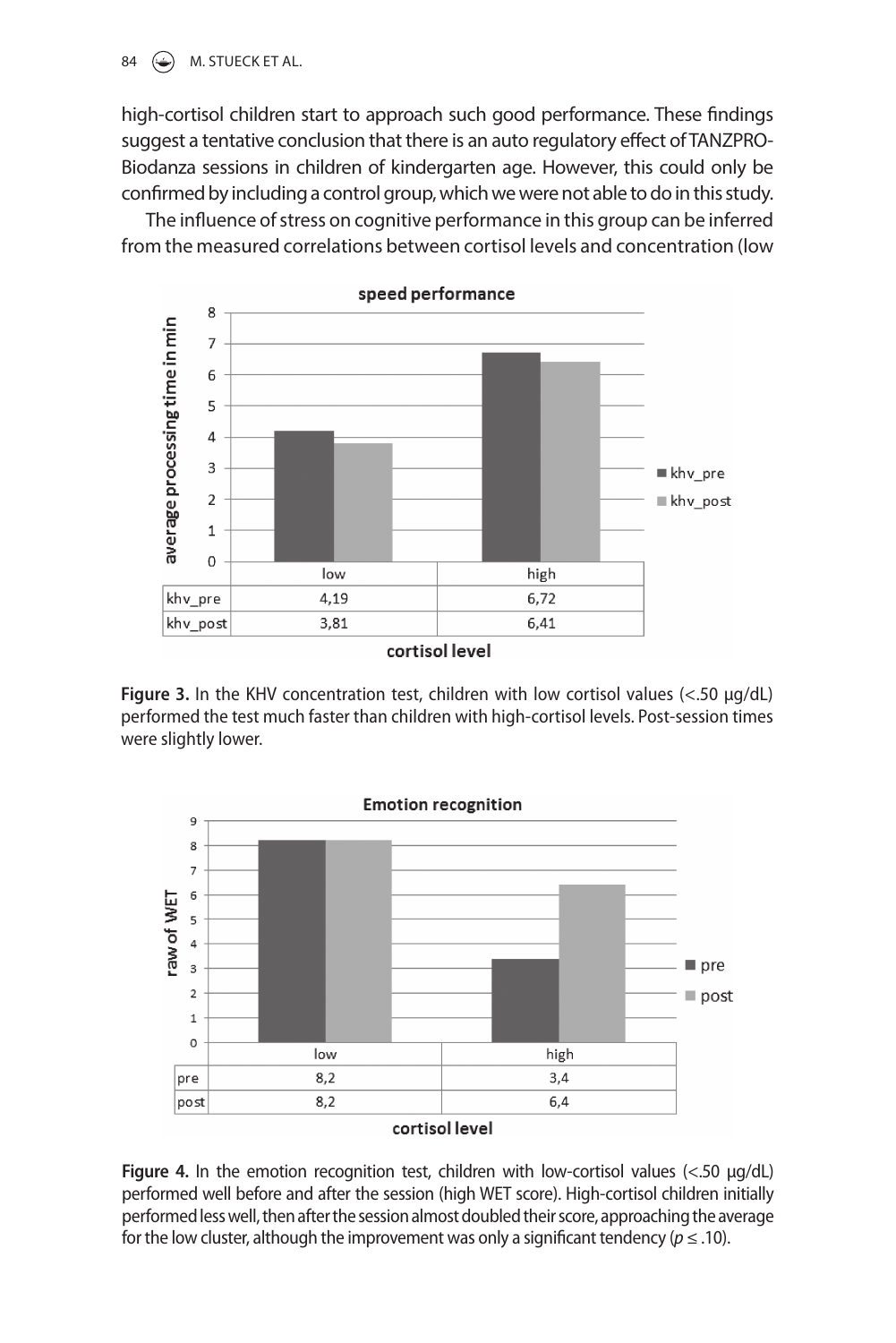cortisol level, higher speed performance in concentration test) and emotion recognition abilities (Figure 3 and 4). Thus, for children with higher levels of cortisol an influence of TANZPRO-Biodanza on the enhancement of emotion recognition can be shown.

 The 'emotion recognition' photo album test is an approximation to what happens in real human interaction. Therefore, it is possible that the Biodanza intervention helped the high-cortisol children improve their empathy more than is indicated by our results.

#### **Limitations of the research methodology**

 The study design was not ideal for several reasons. One limitation of the study is the small sample size ( $N = 10$ ), so that we cannot generalize our findings.

 There was no control group, with a randomized allocation to groups to test the session effects. Randomization would then be possible only on class and not at the individual level. Other interventions (e.g. respectful communication training, the verbal part of school of empathy) (see Figure 1) could perhaps also have produced similar cortisol reductions to those seen in Tables 1 and 2, and also the cognitive changes (Figures 3 and 4).

The study does not provide evidence for any long lasting effects of Biodanza on concentration or emotional recognition, so ideally data should also be collected more than a month after the intervention.

 Studies of children selected for high cortisol would have more statistical power and potentially more impact since these children are the ones most likely to benefit from an intervention. The possible improvement in emotional recognition that was found in the high-cortisol children (Figure 4) could, if present, be confirmed by using a (possibly larger) sample of children selected specifically for high cortisol.

 A direct measurement of cognitive performance immediately after the TANZPRO-Biodanza session might detect some short-term effects associated with the measured short-term cortisol reduction. The results of the cognitive performance tests and the emotional recognition photo album in relation to cortisol should be repeated in a laboratory experimental test design. Despite these shortcomings, the current study is a valid pilot and gives a first insight in the effects of dance on cognition responses and modulation of neurohormones in 4–6 year-old-children.

### **Conclusions**

Although findings are far from being conclusive, it is possible that TANZPRO-Biodanza has a short-term positive effect on the auto regulation capacity of 4–6 yearold children (as measured by improved cortisol modulation). The study reported on here also suggested that this intervention could enable the development of social skills such as emotion recognition ability; a skill that may have a sustainable effect. This is an open topic and should be followed up with further investigations with tighter research designs, a control group, randomisation and larger sample sizes.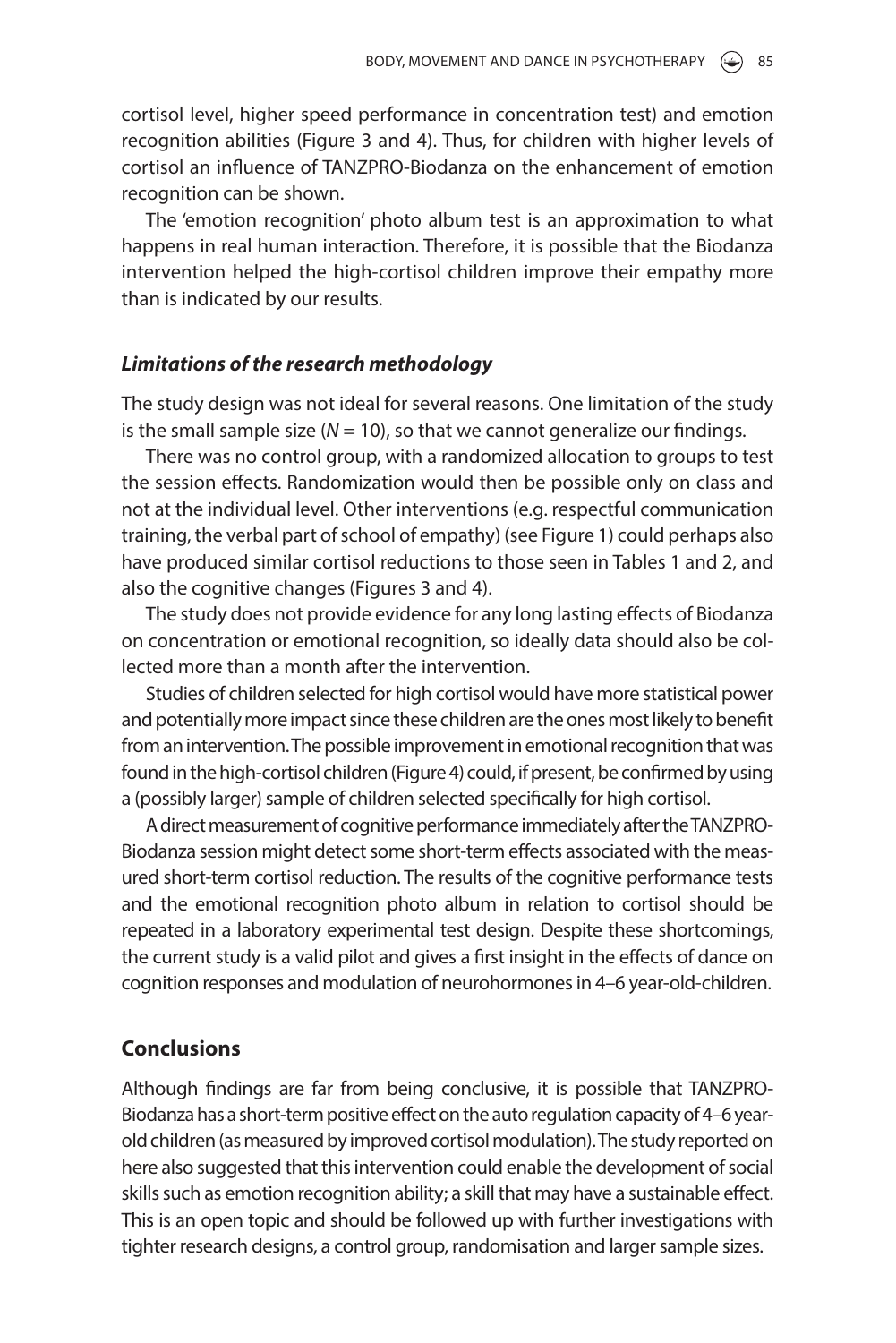86  $\left(\bigstar\right)$  M. STUECK ET AL.

### **Disclosure statement**

No potential conflict of interest was reported by the authors.

#### **Notes on contributors**

**Marcus Stueck** holds the professorship for Psychology at Educational University (RPIVA) in Riga in 2011; since 2012 professorship for Psychology and head scientist at University of Applied Science (DPFA) in Leipzig in the field of psychology in child education, interventional and psychotherapeutic research with children and adults; basic research about chronobiopsychology and human behaviour in extreme environments (e.g. in high mountain); his pioneer works are in the field of Yoga research for children (since 1993, PhD 1997) and since 1998 the Foundation of the Biodanza research worldwide (evidence based BIODANZA, professorial dissertation / habilitation, 2007) at the Institute of Psychology at Leipzig university with a wide range of publications and scientific projects; in 2012 together with Alejandra Villegas foundation of the IBF-Research Network "BIONET – Art meets science"; approbated psychotherapist in Markranstaedt/ Leipzig; Yoga and, Biodanza teacher.

**Alejandra Villegas** is a guest scientist at at University of Applied Science (DPFA) in Leipzig about BIODANZA and holds first PhD based on empirical data at Leipzig university, Since 1998 he has carried out pioneer works in the BIODANZA Research worldwide together with Marcus Stueck, with many publications and projects, especially for children and adults. He is a psychotherapist in Granada (Spain), director at the BIODANZA Schools in Leipzig and Riga (Latvia), founder of the IBF-Research Network "BIONET – Art meets science".

**Franziska Lahn** holds master's degree in Psychology, and is a scientific research fellow at Institute for Psychology at Leipzig university.

**Katrin Bauer** is a scientific and technical assistant at the laboratory of the Institute for Clinical Immunology of University of Leipzig.

**Paul Tofts** is an Emeritus Professor, University of Sussex (formerly Chair in Imaging Physics, Brighton and Sussex Medical School),and his general scientific interests are Quantitative MR, mostly Dynamic Contrast Enhanced imaging, and measurements in the brain. He has many publications in this field. Since 2012 he was the scientific councilor at the IBF-Research Network "BIONET – Art meets science" and editor of the BIONET Journal, Biodanza teacher in England.

 **Ulrich Sack** holds the professorship at the Institute of Clinical Immunology, University of Leipzig, Germany. Until 2015 he was the research director at Translational Centre for Regenerative Medicine (TRM), University of Leipzig. His work focuses on cellular immunology, immunodiagnostics, and regenerative medicine, with a strong focus on immunodeficiencies, immunomodulation, flow cytometry, and in psychoneuroimmunology. He is involved in several networks of scientific experts in the field of clinical immunology and laboratory diagnostics.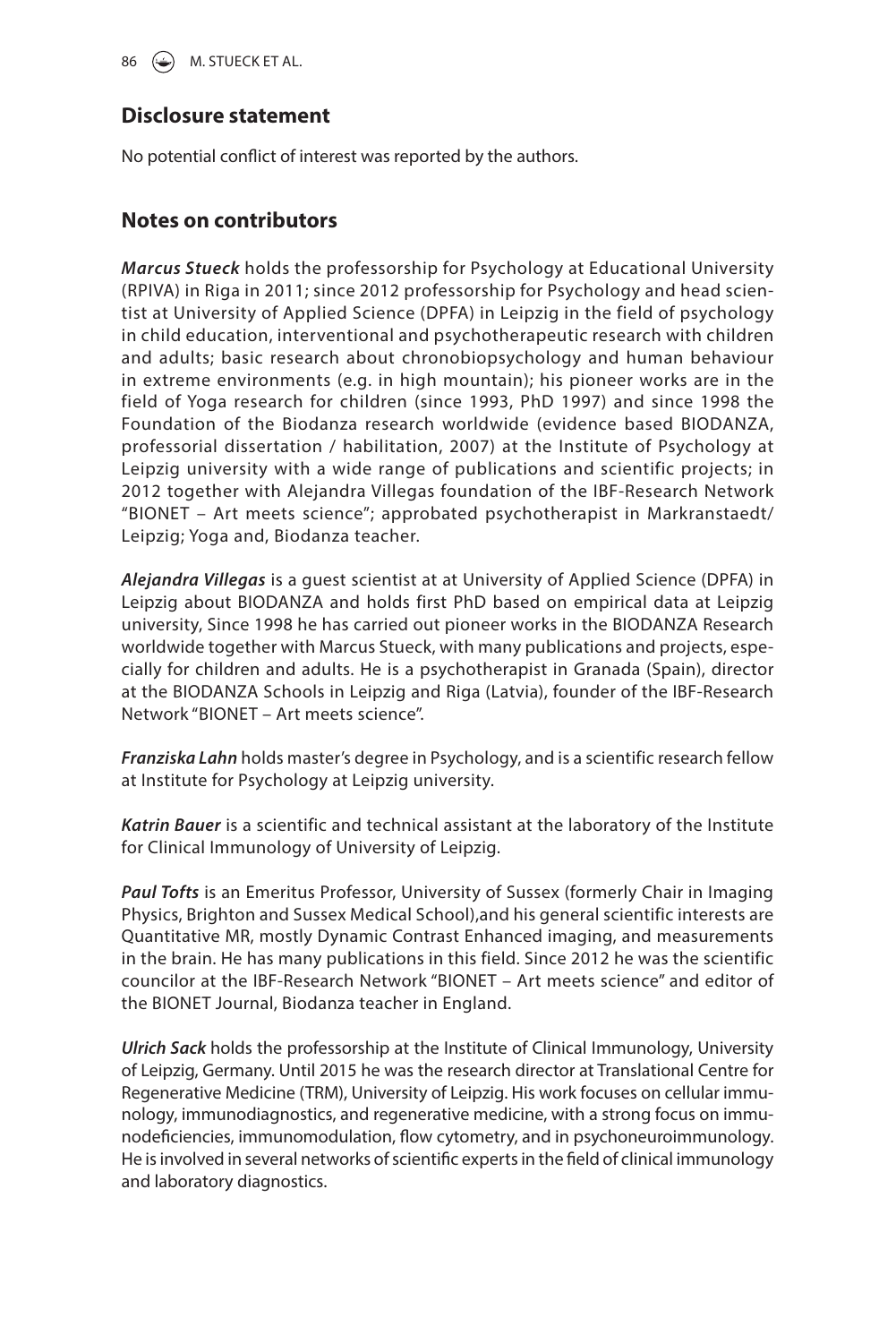### **References**

- Bortz, J., & Doering, N. (2002). Forschungsmethoden und Evaluation für Human- und Sozialwissenschaftler [Research methods and evaluation for human- and social Sciencel. Heidelberg: Springer.
- Cohen, J. (1988). Statistical power analysis for the behavioral sciences. Hillsdale, NJ: Lawrence Erlbaum Associates.
- Copinschi, G., & Van Cauter, E. (1990). Circadian cariations and pulsatile release of ACTH and cortisol in various forms of hypercortisolism. In D. K. Luedecke, G. P. Chrousos, & G. Tolis (Eds.), ACTH, Cushing's syndrome, and other hypercortisolemic states (pp. 97–104). New York, NY: Raven.
- Csikszentmihalyi, M. (1992). Stress, coping, and cortisol dynamics in daily life. In M. Vries (Ed.), The Experience of Psychopathology (pp. 219–232). Cambridge: Cambridge University Press.
- Ettrich , K. , & Ettrich , C. ( 2006 ). Konzentrations-Handlungsverfahren für Vorschulkinder (KHV-VK) [Concentration-activity-test for pre school children (KHV-VK)]. Göttingen: Hogrefe.
- Faul, F., & Erdfelder, E. (1992). GPOWER: A priori-, post hoc- and compromise power analyses [computer program]. Bonn: Bonn University.
- Gunnar, M. R., Connors, J., & Isensee, J. (1989). Lack of stability in neonatal adrenocortical reactivity because of rapid habituation of the adrenocortical response . Developmental Psychobiology, 22, 221-233.
- Gunnar, M. R., Hertsgaard, L., Larson, M., & Rigatuso, J. (1992). Cortisol and behavioral responses to repeated stressors in the human newborn. Developmental Psychobiology, 24, 221-223.
- Greaves , V. ( 2015 ). Overview about the use of TANZPRO-Biodanza for children in Latvian schools and kindergardens. Biopsychological Basics of Life, (in press).
- Jaeger, B., & Vogelsang, K. (2011). Evaluation des Interventionsprogrammes TANZPRO® - Biodanza für Kinder im Grundschulalter. Unveröffentlichte Diplomarbeit [Evaluation of TANZPRO-Biodanza for children in the pre school. Unpublished Diploma thesis] . Leipzig: University Leipzig.
- Jeong, Y. J., Hong, S. C., Lee, M. S., Park, M. C., Kim, Y. K., & Suh, C. M. (2005). Dance movement therapy improves emotional responses and modulates neurohormones in adolescents with mild depression. International Journal of Neuroscience, 115, 1711-1720.
- Kastner-Koller, U., & Deimann, P. (2002). Der Wiener Entwicklungstest (WET): Ein allgemeines Entwicklungsverfahren für Kinder von 3 bis 6 Jahren [Vienna Developmental Test (WET): Developmental testing for children of 3–6 years]. Goettingen: Hogrefe.
- Kaufman, A. S., Kaufman, N. L., Melchers, P., & Preuss, U. (2009). K-ABC Kaufman Assessment Battery for Children. Goettingen: Hogrefe.
- Kostrzewa, A. (2010). Evaluation von TANZPRO-Biodanza® für Kinder Programm. Unveröffentlichte Bachelorarbeit [Evaluation of TANZPRO-Biodanza for children. Unpublished bachelor thesis]. Leipzig: University of Leipzig.
- Lohaus, A., Domsch, H., & Fridrici, M. (2007). Stressbewältigung für Kinder und Jugendliche: Positiv mit Stress umgehen lernen, Konkrete Tipps und Übungen, Hilfen für Eltern und Lehrer. [Stress reduction in children and adolescence. Positive coping with stress: exercises for teachers and parents]. Heidelberg: Springer Medizin Verlag.
- Mueller, M., & Poerschmann, N. (2009). Verbale Aspekte Wertschätzender Kommunikation im Kindergarten: Auf der Basis der Gewaltfreien Kommunikation nach Marshall Rosenberg (Empathieschule für Pädagogen). [Verbal aspects of respectful communication in kindergarten: based on Marshall Rosenberg's nonviolent communication. School of Empathy for teachers (verbal)]. Beiträge zur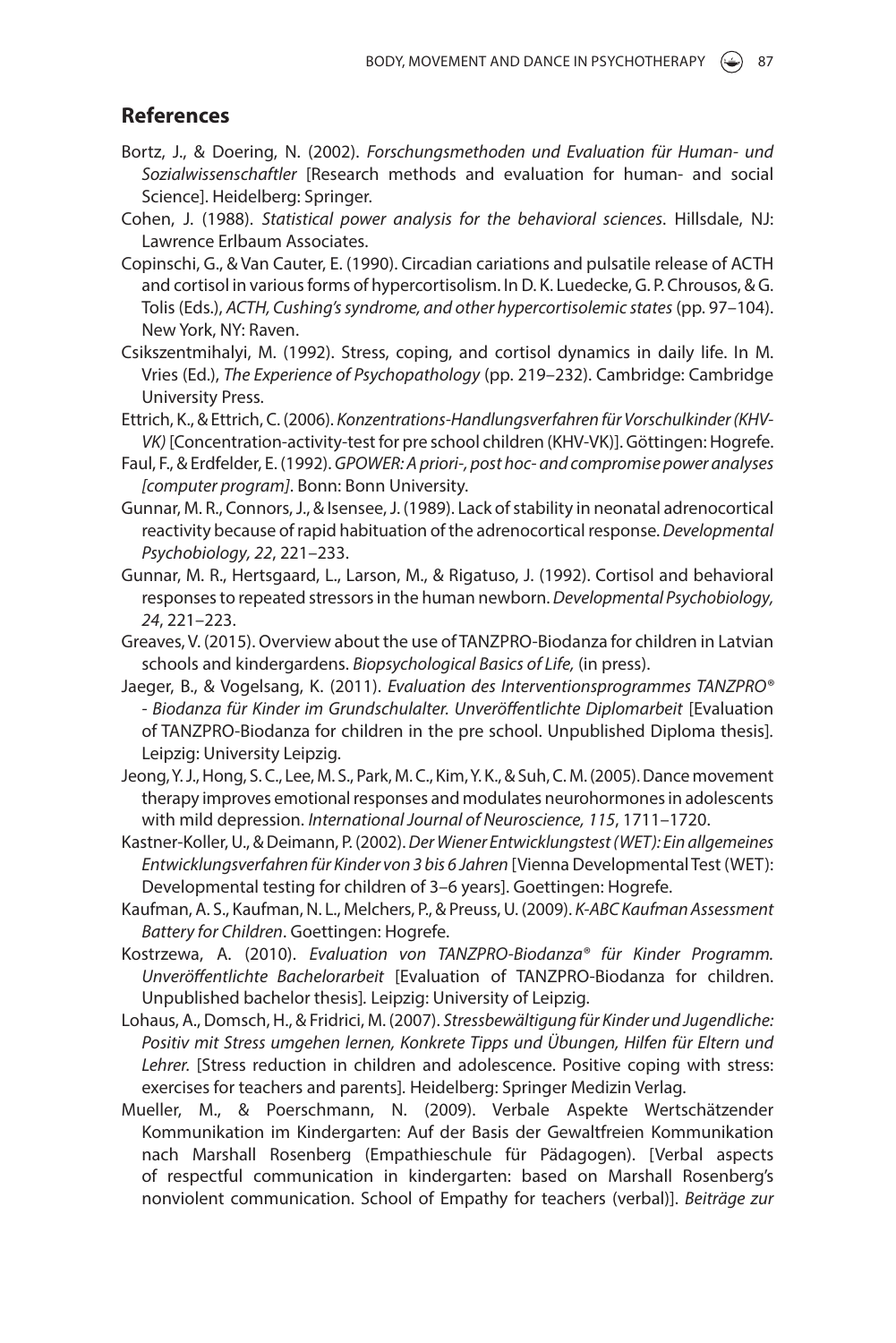88  $\left(\bigstar\right)$  M. STUECK ET AL.

Bildungsgesundheit [Contributions towards Educational Health], Vol. 7. Strasburg: Schibri-Verlag.

- Ockenfels, M. (1995). Der Einfluss von chronischem Stress auf die Cortisolkonzentration im Speichel [The influence of chronic stress on the Cortisol concentration in saliva]. Muenster: Waxmann.
- Puspita, E., & Annatagia, L. (2014). TANZPRO-Biodanza with Indonesian children. Biopsychological Basics of Life, 3, 76-83.
- Rosenberg, M. B. (2007). Non-violent communication (The language of Life). Paderborn: Junfermann.
- Sachs, L. (1999). Angewandte Statistik [Applied Statistics]. Berlin: Springer.
- Schoenichen, C., & Hoeselbarth, L. (2013). Evaluation der tanzorientierten interventionsmethode TANZRPO®- Biodanza für Kinder [Evaluation of dance-oriented intervention method TANZRPO- Biodanza for children]. (Unpublished Diploma thesis) . Unveröffentlichte Diplomarbeit Leipzig: University of Leipzig.
- Schoppe, S., & Stueck, M. (2012). Wertschätzende Kommunikation in Kindertagesstätten. [Respectful communication in educational institutions]. Prevention and Health Promotion, 7, 229-236.
- Senarath, S. K. (2010). Psychological adjustment and mediator intervention for children and adolescents affected by the tsunami 2004 in Sri Lanka (Unpublished Doctoral Thesis). Leipzig: University of Leipzig.
- Stueck, M. (2003). Integrative, systemic reduction of stress in schools (SYSRED-Concept of Stressprevention). Journal of Health Promotion, 26, 115-118.
- Stueck , M. ( 2004 ). Stress management in schools: An empirical investigation of a stress management system. Social Work Practitioner-Researcher, 16, 216-230.
- Stueck, M. (2008). Neue Wege: Yoga und Biodanza in der Stressreduktion mit Lehrern [New ways: Biodanza and Yoga in the stress reduction of teachers]. Strasburg: Schibri-Verlag.
- Stueck , M. ( 2010 ). Water based self-regulation with Biodanza for children as a preventive intervention for reduction of trauma and increasing of attachment behaviour . In Evelin Witruk (Ed.), Contribution to educational and rehabilitative psychology. Learning, adjustment and stress disorders (pp. 359–366). Frankfurt am M.: Peter Lang.

Stueck, M. (2013a). Master plan healthy education. Biopsychological Basics of Life, 2, 23–35.

- Stueck, M. (2013b). School of empathy: Introduction and first results. In E. Witruk (Ed.), Historical and cross-cultural aspects of psychology (pp. 245–265). Frankfurt am Main: Peter Lang.
- Stueck, M. (2015). Biodanza Inclusion is possible with closed eyes. In C. Spitz-Guedden, (Ed.), Handbook of practice: In Children under 3 (Vol. 14, pp. 5–12). Munich: Olzog.
- Stück, M., Schoppe, S., Lahn, F., & Toro, R. (2013). What is the use of affective and cognitive empathy without empathic behaviour? Investigation about the integration of the prosocial action in the western concept of empathy and development of an instrument to measure a holistic model of empathy. In ErgoMed / Practical Work Medicine, 6/2013  $38 - 46$ .
- Stueck, M., & Villegas, A. (2008). Dance towards health? Empirical research to Biodanza.-Biodanza mirrored in the science (Vol. 1). Strasburg: Schibri-Verlag (published in 4 languages: German, Italian, Spanish, English) .
- Stueck, M., & Villegas, A. (2009). Dance oriented programme with elements of Biodanza for children (TANZPRO-Biodanza for children). Leipzig: Publisher Healthy Education.
- Stueck, M., & Villegas, A. (2012). Overview on biodanza research An 8-point masterplan. Biopsychological Basics of Life, 1, 7-15.
- Stueck , M. , Villegas , A. , & Svence , G. ( 2011 ). BIODEJAS metode- dzīves dejas zinātniskais koncepts. Pozitīvās emocijas un izziņa pieaugušo mācīšanās procesa organizācijai.